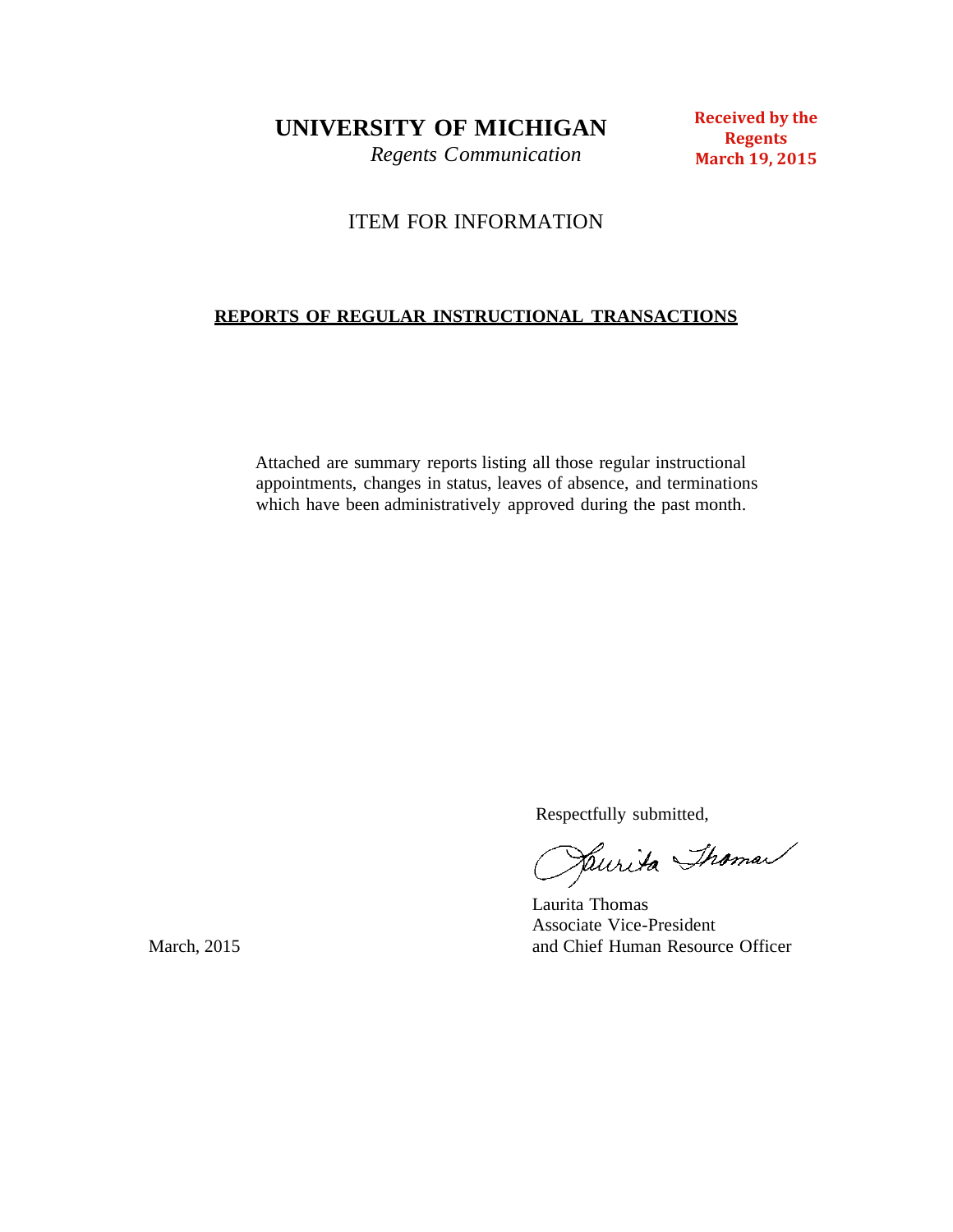# ADMINISTRATIVELY APPROVED NEW APPOINTMENTS OF REGULAR INSTRUCTIONAL STAFF March, 2015

# THE UNIVERSITY OF MICHIGAN – ANN ARBOR

## ARMY OFFICER EDUCATION PROGRAM

Povenski, Gregory J., M.A., Assistant Professor of Military Science, effective December 1, 2014 to December 1, 2017, from the United States Army, United States

#### COLLEGE OF ENGINEERING

#### Mechanical Engineering

Vasudevan, Ramanarayan, Ph.D., Assistant Professor of Mechanical Engineering, effective January 1, 2015 to May 31, 2018, from the Massachusetts Institute of Technology, Cambridge, Massachusetts

#### COLLEGE OF LITERATURE, SCIENCE, AND THE ARTS

## Mathematics

Gnann, Manuel V., Ph.D., Assistant Professor of Mathematics, effective January 1, 2015 to May 31, 2017, from the Max Plauch Institute, Leipzig, Germany

## MEDICAL SCHOOL

#### Anesthesiology

Bialik, Kimberly C., Ph.D., Clinical Instructor in Anesthesiology, effective March 1, 2015 to August 31, 2016, from the University of Michigan, Ann Arbor, Michigan

#### Emergency Medicine

Cole, Michael, M.D., Clinical Assistant Professor of Emergency Medicine, effective January 19, 2015 to August 31, 2016, from the Brigham and Women's Hospital, Boston, **Massachusetts** 

Litell, John, D.O., Clinical Assistant Professor of Emergency Medicine, effective January 1, 2015 to August 31, 2016, from the Beth Israel Deaconess Medical Center, Boston, **Massachusetts** 

Medlin, Richard, M.D., Clinical Assistant Professor of Emergency Medicine, effective January 19, 2015 to August 31, 2016, from the University of North Carolina, Chapel Hill, North Carolina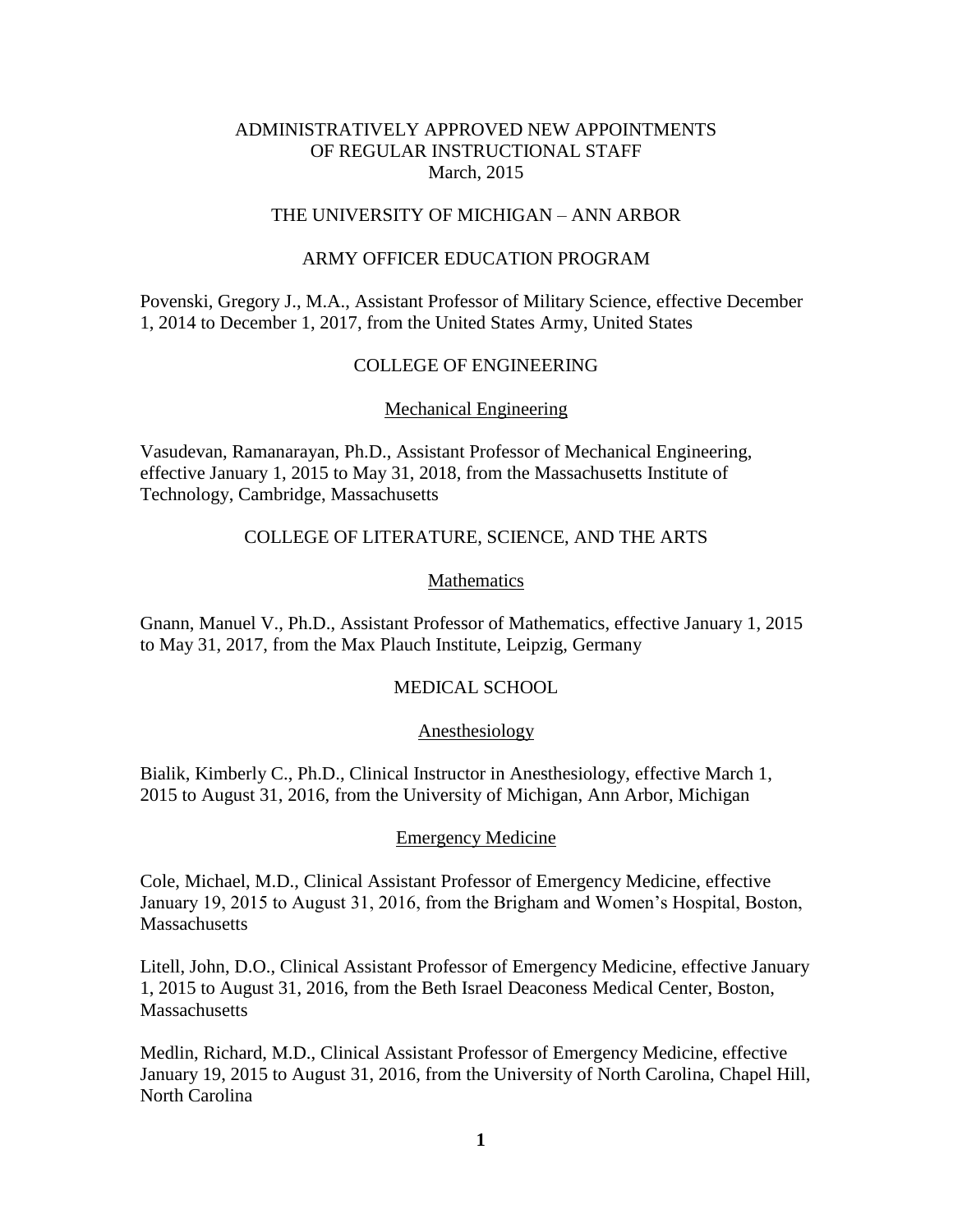## ADMINISTRATIVELY APPROVED NEW APPOINTMENTS OF REGULAR INSTRUCTIONAL STAFF March, 2015

## THE UNIVERSITY OF MICHIGAN – ANN ARBOR

## MEDICAL SCHOOL (continued)

#### Internal Medicine

Schneider, Bryan, M.D., Clinical Assistant Professor of Internal Medicine, effective February 4, 2015 to February 3, 2017, from the Weill Cornell Medical College, New York, New York

Ronfeldt, Meera, D.O., Clinical Instructor in Internal Medicine, effective February 3, 2015 to January 31, 2016, from the Saint Joseph Mercy Hospital, Ann Arbor, Michigan

#### Neurology

Gramprie, James R., M.D., Clinical Instructor in Neurology, effective April 1, 2015 to March 31, 2016, from the University of Michigan, Ann Arbor, Michigan

## Pediatrics and Communicable Diseases

Carter-Blanks, Latisha, M.D., Clinical Assistant Professor of Pediatrics and Communicable Diseases, effective February 1, 2015 to January 31, 2019, from the Wayne State University, Detroit, Michigan

Civil, Yolaine A., M.D., Clinical Instructor in Pediatrics and Communicable Diseases, effective March 1, 2015 to August 31, 2015, from the University of Michigan, Ann Arbor, Michigan

## SCHOOL OF PUBLIC HEALTH

#### Environmental Health Sciences

Finkel, Adam, S.C.D., Clinical Professor of Environmental Health Sciences, effective January 1, 2015 to January 31, 2016, from the University of Pennsylvania, Philadelphia, Pennsylvania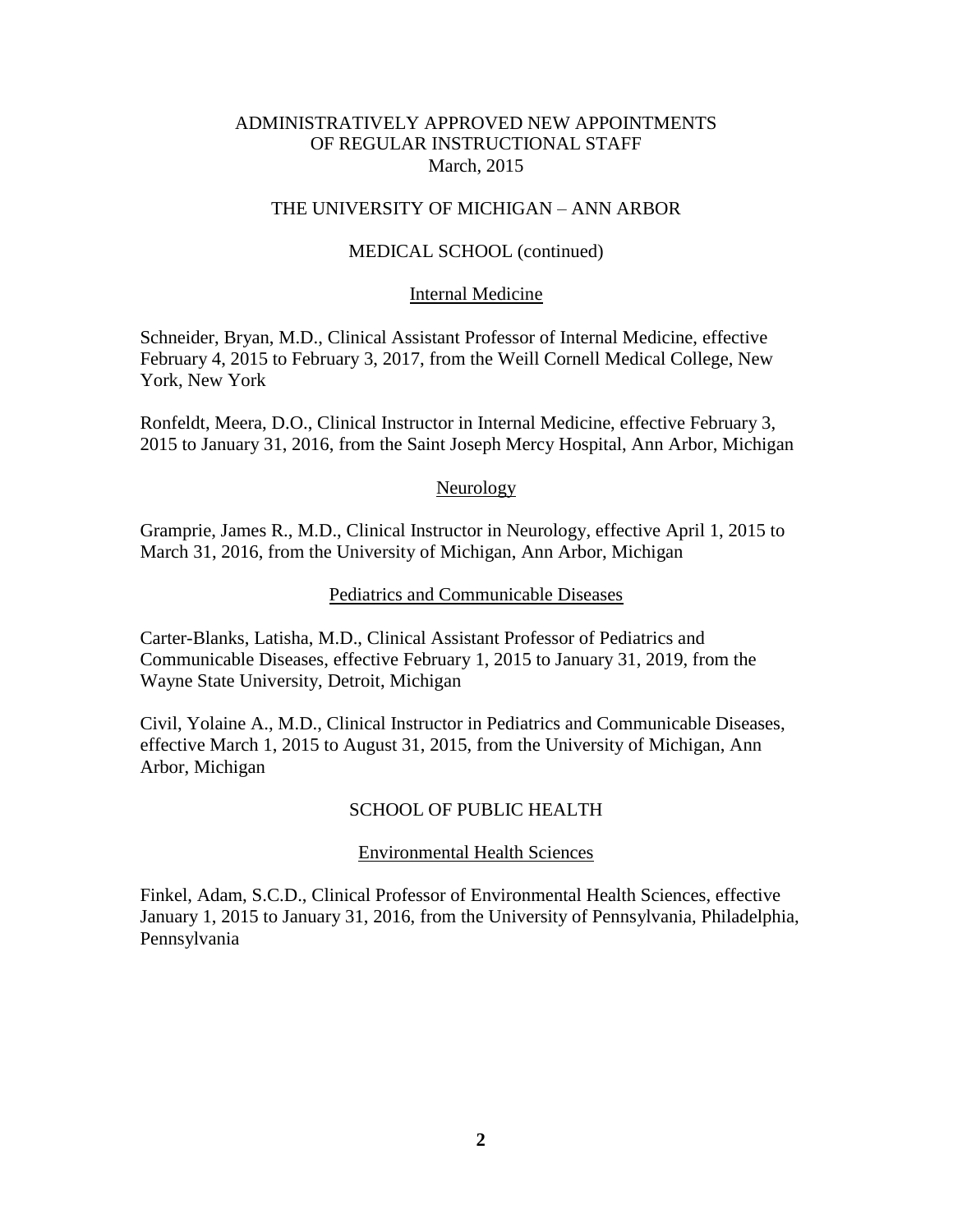# ADMINISTRATIVELY APPROVED NEW APPOINTMENTS OF REGULAR INSTRUCTIONAL STAFF March, 2015

# THE UNIVERSITY OF MICHIGAN – FLINT

# SCHOOL OF EDUCATION AND HUMAN SERVICES

Social Work

Harvey, Jacqueline M., M.S.W., Instructor in Social Work, effective January 1, 2015 to April 30, 2015, from the University of Michigan, Ann Arbor, Michigan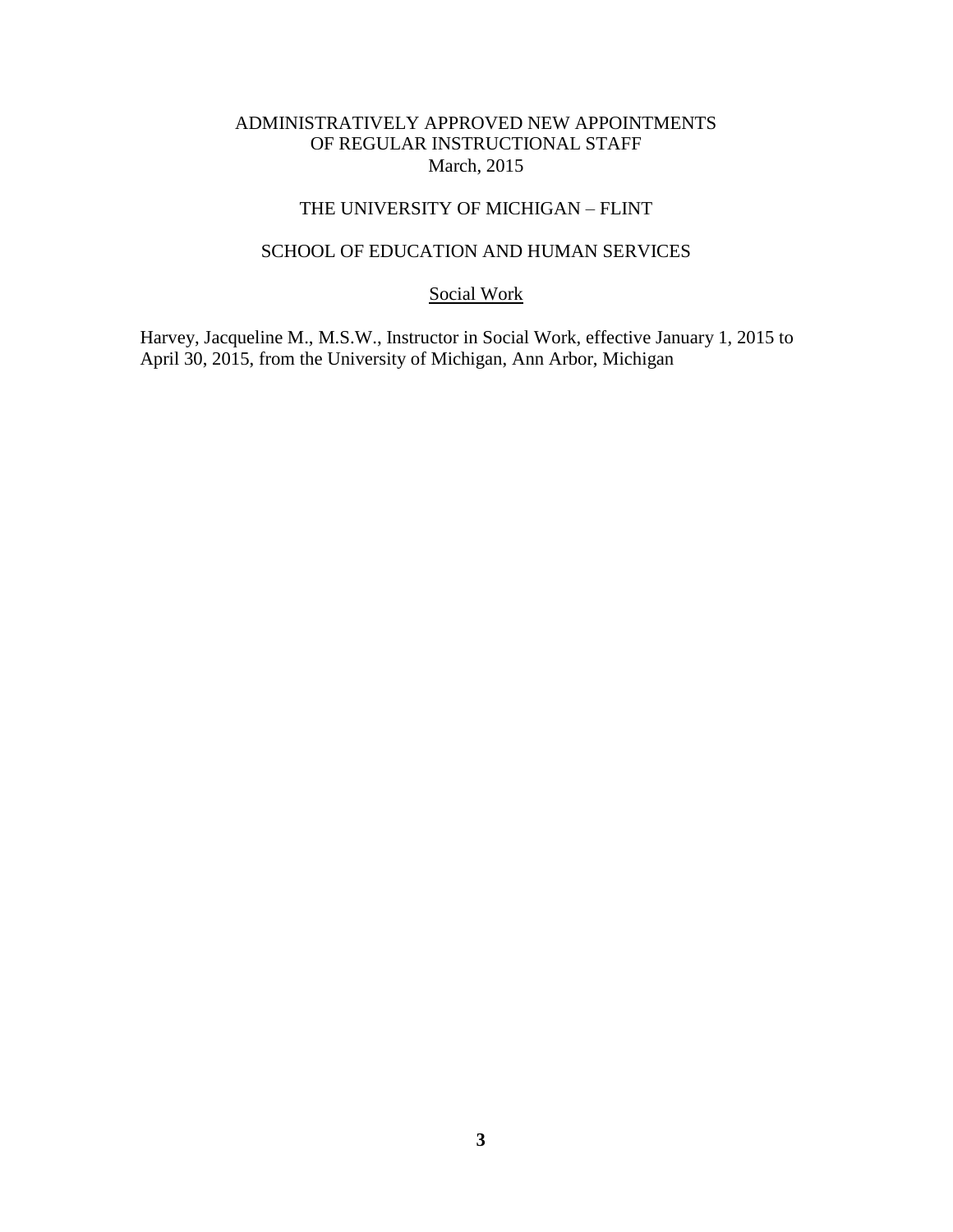# ADMINISTRATIVELY APPROVED PROMOTIONS, JOINT APPOINTMENTS, TRANSFERS OR DISCIPLINE CHANGES OF REGULAR INSTRUCTIONAL STAFF March, 2015

## THE UNIVERSITY OF MICHIGAN – ANN ARBOR

#### COLLEGE OF LITERATURE, SCIENCE, AND THE ARTS

## Mathematics

Corona, Eduardo, Ph.D., from Instructor in Mathematics to Assistant Professor of Mathematics, effective January 1, 2015 to May 31, 2016

## MEDICAL SCHOOL

## Family Medicine

Dobson, Margaret L., M.D., from Clinical Lecturer in Family Medicine to Clinical Assistant Professor of Family Medicine, effective February 1, 2015 to August 31, 2015

#### Neurosurgery

Patil, Parag G., M.D., from Assistant Professor of Neurosurgery, Assistant Professor of Anesthesiology and Assistant Professor of Neurology to Assistant Professor of Neurosurgery, Assistant Professor of Anesthesiology, Assistant Professor of Neurology, Medical School and Assistant Professor of Biomedical Engineering, College of Engineering, effective June 1, 2014 to May 31, 2019

#### Pediatrics and Communicable Diseases

Bravender Jr., Terrill, M.D., from Clinical Professor of Child Behavioral Health, Department of Pediatrics and Communicable Diseases to Clinical Professor of Child Behavioral Health, Department of Pediatrics and Communicable Diseases and Clinical Professor of Psychiatry, effective January 1, 2015 to August 31, 2015

Moseley, Kathryn L., M.D., from Assistant Professor of Pediatrics and Communicable Diseases to Clinical Assistant Professor of Pediatrics and Communicable Diseases, effective December 1, 2014 to August 31, 2015

#### Radiology

Davenport, Matthew S., M.D., from Clinical Assistant Professor of Radiology to Clinical Assistant Professor of Radiology and Clinical Assistant Professor of Urology, effective October 1, 2014 to June 30, 2020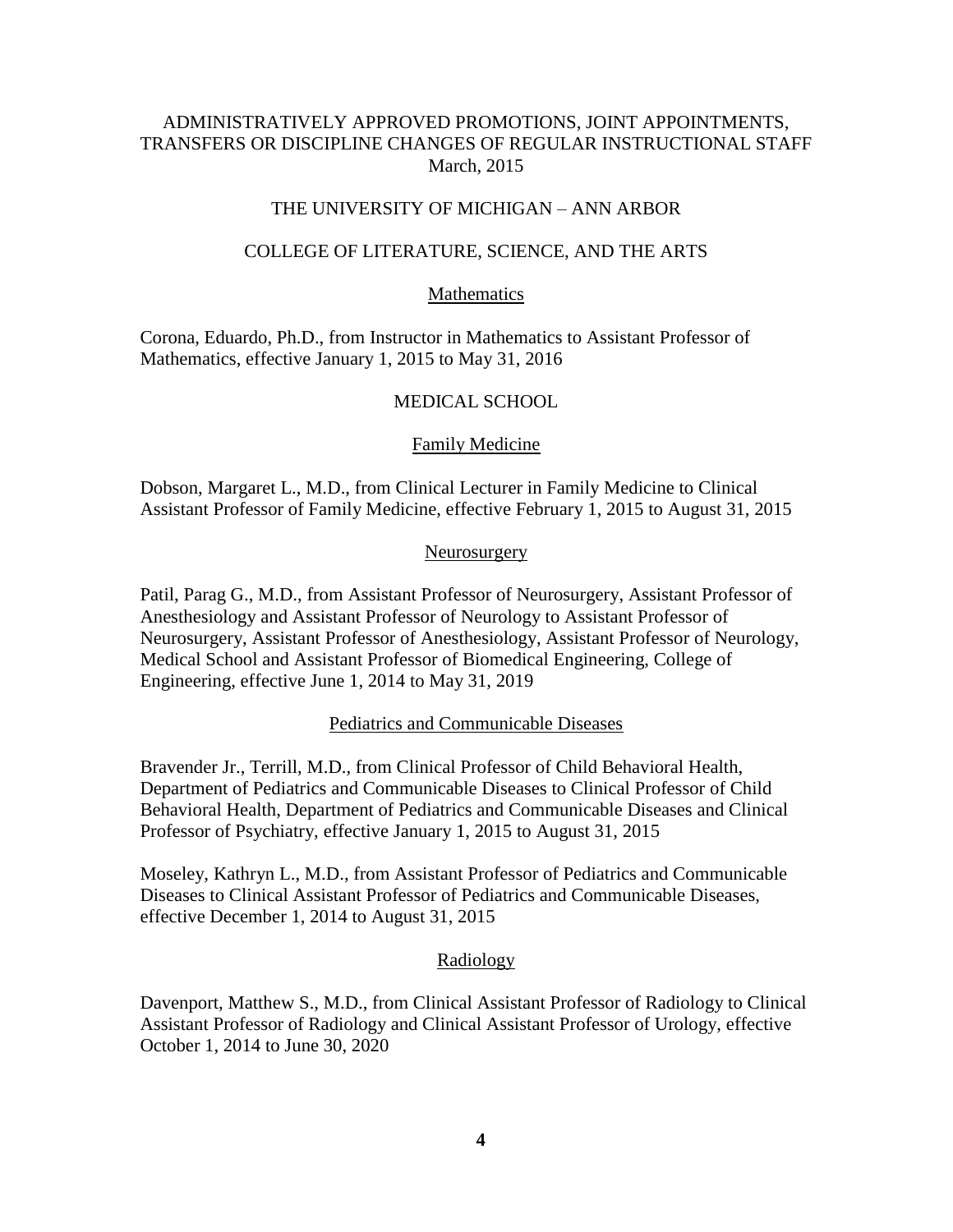# ADMINISTRATIVELY APPROVED PROMOTIONS, JOINT APPOINTMENTS, TRANSFERS OR DISCIPLINE CHANGES OF REGULAR INSTRUCTIONAL STAFF March, 2015

# THE UNIVERSITY OF MICHIGAN – ANN ARBOR

#### MEDICAL SCHOOL (continued)

#### **Surgery**

Sandhu, Gurjit, Ph.D., from Assistant Professor of Surgery to Assistant Professor of Surgery and Assistant Professor of Medical Education, effective January 14, 2015 to August 31, 2016

Gilman, Robert H., M.D., from Clinical Lecturer in Surgery to Clinical Assistant Professor of Surgery, effective December 18, 2014 to August 31, 2015

# ADMINISTRATIVELY APPROVED PROMOTIONS, JOINT APPOINTMENTS, TRANSFERS OR DISCIPLINE CHANGES OF REGULAR INSTRUCTIONAL STAFF March, 2015

## THE UNIVERSITY OF MICHIGAN – DEARBORN

#### COLLEGE OF EDUCATION, HEALTH AND HUMAN SERVICES

Botoseneanu, Anda, M.D., from Assistant Professor of Health Policy Studies, Department of Behavioral Sciences, College of Arts, Sciences and Letters to Assistant Professor of Health Policy Studies, College of Education, Health and Human Services, effective July 1, 2015 to April 30, 2017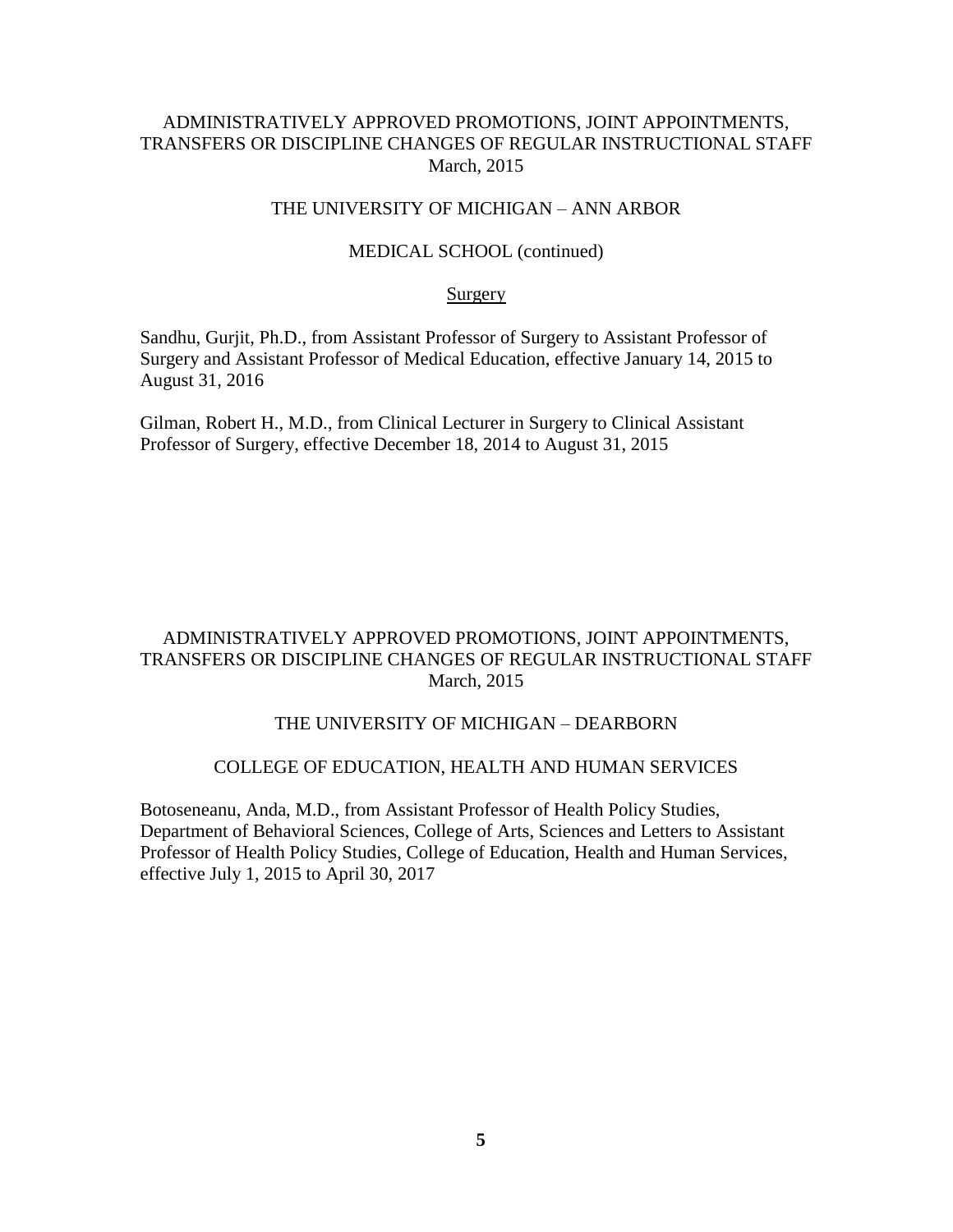# ADMINISTRATIVELY APPROVED EMERITUS/A FACULTY APPOINTMENTS March, 2015

## THE UNIVERSITY OF MICHIGAN – ANN ARBOR

## COLLEGE OF ENGINEERING

#### Atmospheric, Oceanic and Space Science

Nagy, Andrew F., Ph.D., Professor Emeritus of Atmospheric and Oceanic Science and Professor Emeritus of Electrical Engineering and Computer Science, effective January 1, 2015 to December 31, 2015

## MEDICAL SCHOOL

#### Cell and Developmental Biology

Ernst, Stephen A., Ph.D., Professor Emeritus of Cell and Developmental Biology, effective March 1, 2015 to February 29, 2016

#### Microbiology and Immunology

Freidman, David I., M.D., Professor Emeritus of Microbiology and Immunology, effective February 1, 2015 to January 31, 2016

## Neurology

Greenberg, Harry S., M.D., Professor Emeritus of Neurology, effective March 1, 2015 to February 29, 2016

#### SCHOOL OF NURSING

Algase, Donna L., Ph.D., Professor Emerita of Nursing, effective February 13, 2015 to September 30, 2015

Ketefian, Shake, Ed.D., Professor Emerita of Nursing, effective January 1, 2015 to December 31, 2015

Strodtman, Linda K., Ph.D., Assistant Professor Emerita of Nursing, effective January 1, 2015 to December 31, 2015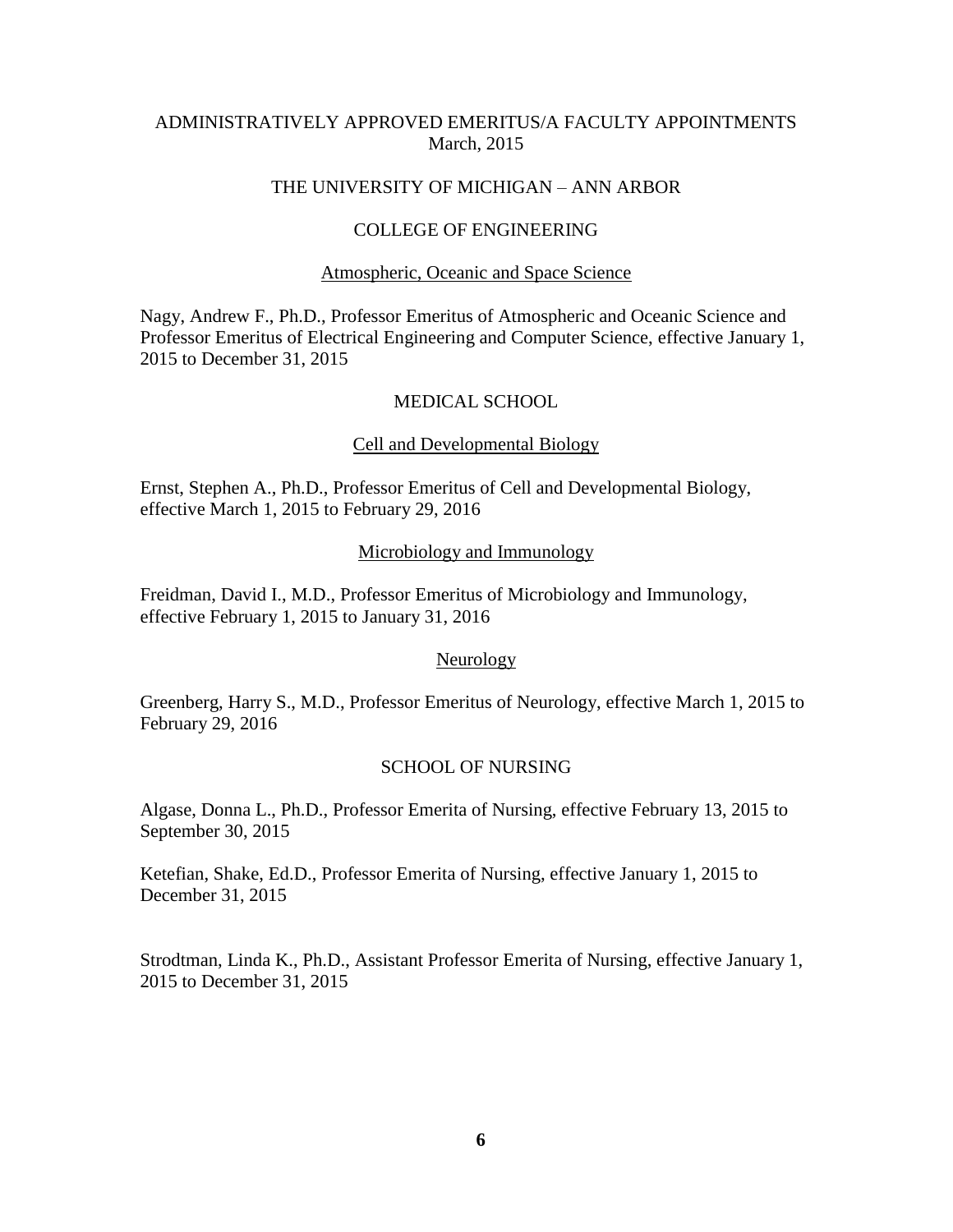# ADMINISTRATIVELY APPROVED EMERITUS/A FACULTY APPOINTMENTS March, 2015

# THE UNIVERSITY OF MICHIGAN – ANN ARBOR

# SCHOOL OF PUBLIC HEALTH

## **Biostatistics**

Kalbfleisch, John D., Ph.D., Professor Emeritus of Biostatistics, School of Public Health and Professor Emeritus of Statistics, College of Literature, Science, and the Arts, effective February 1, 2015 to January 31, 2016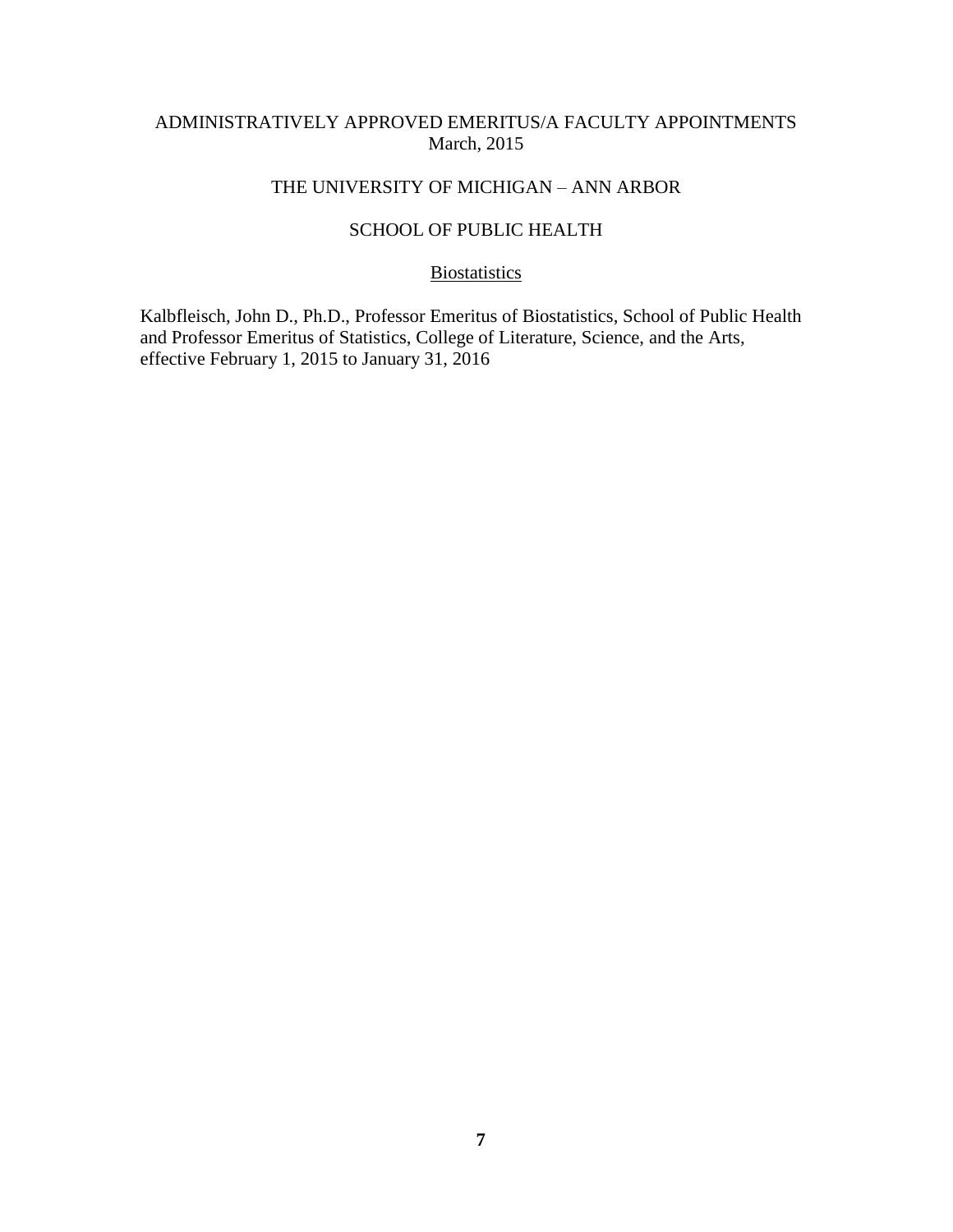## THE UNIVERSITY OF MICHIGAN – ANN ARBOR

#### PENNY W STAMPS SCHOOL OF ART AND DESIGN

West, Edward, M.F.A., Arthur F Thurnau Professor and Professor of Art, with tenure, on duty off campus leave effective January 1, 2015 to May 31, 2015, per retirement agreement.

#### COLLEGE OF ENGINEERING

#### Mechanical Engineering

Arruda, Ellen M., Ph.D., Professor of Mechanical Engineering, with tenure, Professor of Biomedical Engineering, without tenure and Professor of Macromolecular Science and Engineering, without tenure, on sabbatical leave effective September 1, 2014 to December 31, 2014, to explore the potential for some of the materials designed and synthesized to be used in self-healing applications. Work will be done in Champaign, Illinois and Santa Barbara, California.

Kurabayashi, Katsuo, Ph.D., Professor of Mechanical Engineering, with tenure, Professor of Electrical Engineering and Computer Science, without tenure and Professor of Macromolecular Science and Engineering, without tenure, on sabbatical leave effective January 1, 2015 to May 31, 2015, to continue research on micro scale energy harvesting also research aiming to develop a new manufacturing technology to construct a device for single cell study. Work will be done in Freiburg, Germany and Japan.

Ni, Jun, Ph.D., Shien-Ming (Sam) Wu Collegiate Professor of Manufacturing Science and Professor of Mechanical Engineering, with tenure, on sabbatical leave effective September 1, 2014 to May 31, 2015, to begin research in biomedical-manufacturing. Work will be done in Michigan; Japan; Korea and Germany.

Daly, Samantha H., Ph.D., Associate Professor of Mechanical Engineering, with tenure and Associate Professor of Materials Science and Engineering, without tenure, on sabbatical leave effective January 1, 2015 to May 31, 2015, to learn x-ray diffraction, more closely examine the mathematical underpinnings of phase transformations and other associated phenomena, and work closely with graduate students/postdocs. Work will be done in Pasadena, California and Ann Arbor, Michigan.

Gavini, Vikram, Ph.D., Associate Professor of Mechanical Engineering, with tenure, on sabbatical leave effective January 1, 2015 to May 31, 2015, to develop coarse-graining technique for large scale electronic structure calculations. Work will be done in Ann Arbor, Michigan.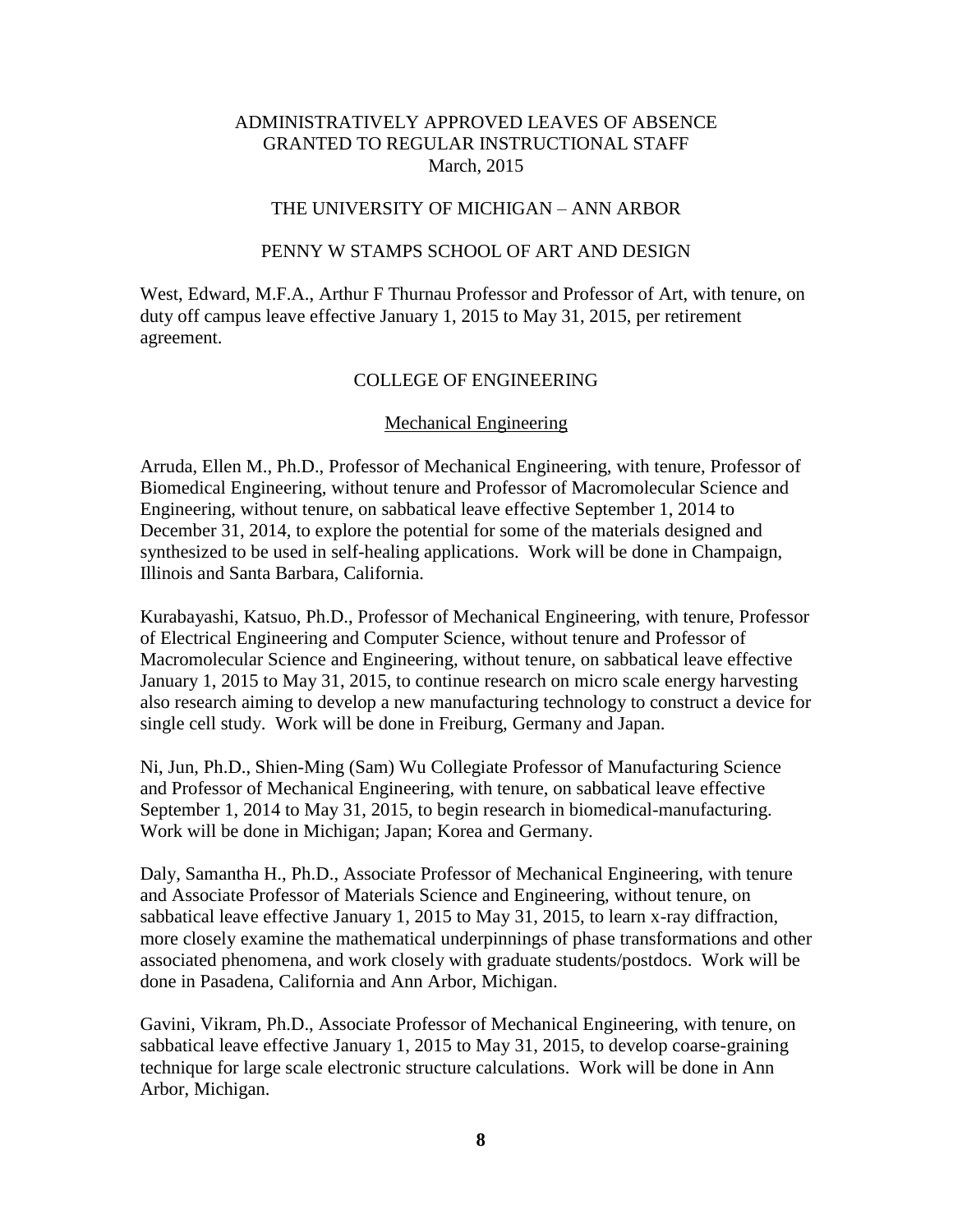## THE UNIVERSITY OF MICHIGAN – ANN ARBOR

## COLLEGE OF ENGINEERING (continued)

## Mechanical Engineering (continued)

Oldham, Kenn R., Ph.D., Associate Professor of Mechanical Engineering, with tenure, on sabbatical leave effective September 1, 2014 to December 31, 2014, to study the novel methods of robust control design, with emphasis on use in aiding mechanical system design for controllability. Work will be done in Ann Arbor, Michigan and Vancouver, British Columbia.

# COLLEGE OF LITERATURE, SCIENCE, AND THE ARTS

## **Anthropology**

Owusu, Maxwell K., Ph.D., Professor of Anthropology, with tenure, on sabbatical leave effective January 1, 2015 to May 31, 2015, to work on and complete a book manuscript on Culture and Democracy in Africa – the Ghana case. Work will be done at the University of Ghana, Ghana and the University of Michigan, Ann Arbor, Michigan.

Marshall, Andrew J., Ph.D., Associate Professor of Anthropology, with tenure, on duty off campus leave effective January 1, 2015 to May 31, 2015, to conduct field research and work on a book manuscript. Work will be done in West Kalimantan, Indonesia.

## **Chemistry**

Kopelman, Raoul, Ph.D., Richard Smalley Distinguished University Professor of Chemistry, Physics and Applied Physics, Professor of Chemistry, with tenure and Professor of Biophysics, without tenure, on sabbatical leave effective January 1, 2015 to May 31, 2015, to conduct research. Work will be done in Ann Arbor, Michigan and Jerusalem.

## Classical Studies

Scodel, Ruth S., Ph.D., D R Shackleton Bailey Collegiate Professor of Greek and Latin, Professor of Greek and Latin, Department of Classical Studies, with tenure, on sabbatical leave effective January 1, 2015 to May 31, 2015, to complete a commentary on Hesiod's Works and Days and begin a monograph on motivational attribution in Greek tragedy. Work will be done in Ann Arbor, Michigan.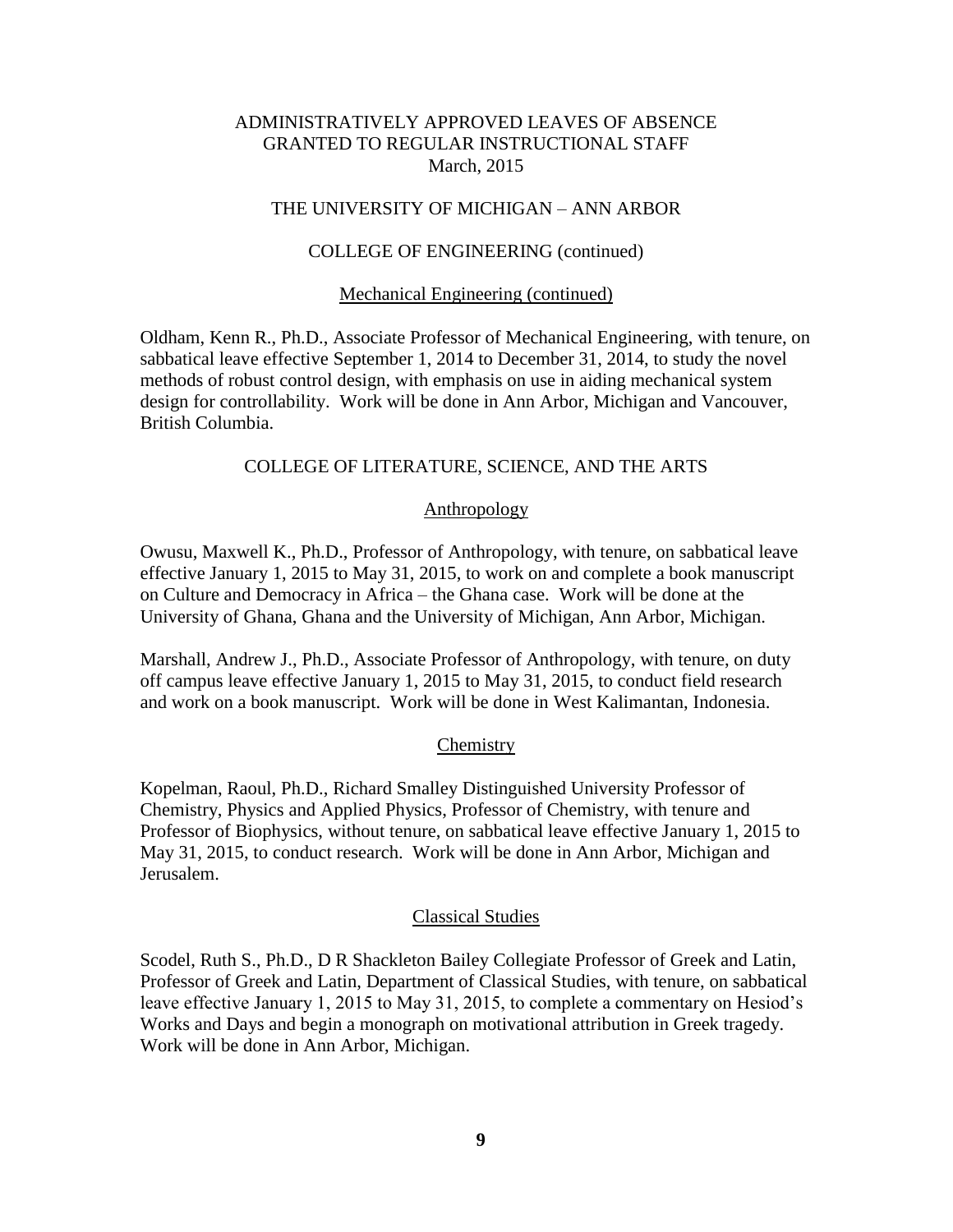## THE UNIVERSITY OF MICHIGAN – ANN ARBOR

#### COLLEGE OF LITERATURE, SCIENCE, AND THE ARTS (continued)

#### Classical Studies (continued)

Herbert, Sharon C., Ph.D., John G Pedley Collegiate Professor of Classical Archaeology, Professor of Classical Archaeology and Greek, Department of Classical Studies, with tenure, on duty off campus leave effective January 1, 2015 to May 31, 2015, per retirement agreement.

## Comparative Literature

Masuzawa, Tomoko, Ph.D., Professor of Comparative Literature, with tenure and Professor of History, with tenure, on sabbatical leave effective January 1, 2015 to May 31, 2015 to compete a book on the formation of the modern research university as a domain of the secular. Work will be done in the United Kingdom and the United States.

#### Earth and Environmental Science

Lange, Rebecca A., Ph.D., Professor of Earth and Environmental Sciences, with tenure, on sabbatical leave effective January 1, 2015 to May 31, 2015, to continue research into the evolution of continental crust. Work will be done in Menlo Park, California; New Zealand, England and Netherlands.

#### **History**

Deloria, Philip, Ph.D., Carroll Smith-Rosenberg Collegiate Professor of History and American Culture, Professor of History, with tenure, Professor of American Culture, with tenure, College of Literature, Science, and the Arts and Professor of Environment, without tenure, College of Literature, Science, and the Arts and School of Natural Resources and Environment, on personal leave effective January 1, 2015 to May 31, 2015.

Morantz-Sanchez, Regina, Ph.D., Professor of History, with tenure and Professor of Judaic Studies, without tenure, on duty off campus leave effective January 1, 2015 to May 31, 2015, to work on a book manuscript and prepare teaching classes for the winter. Work will be done in Ann Arbor, Michigan.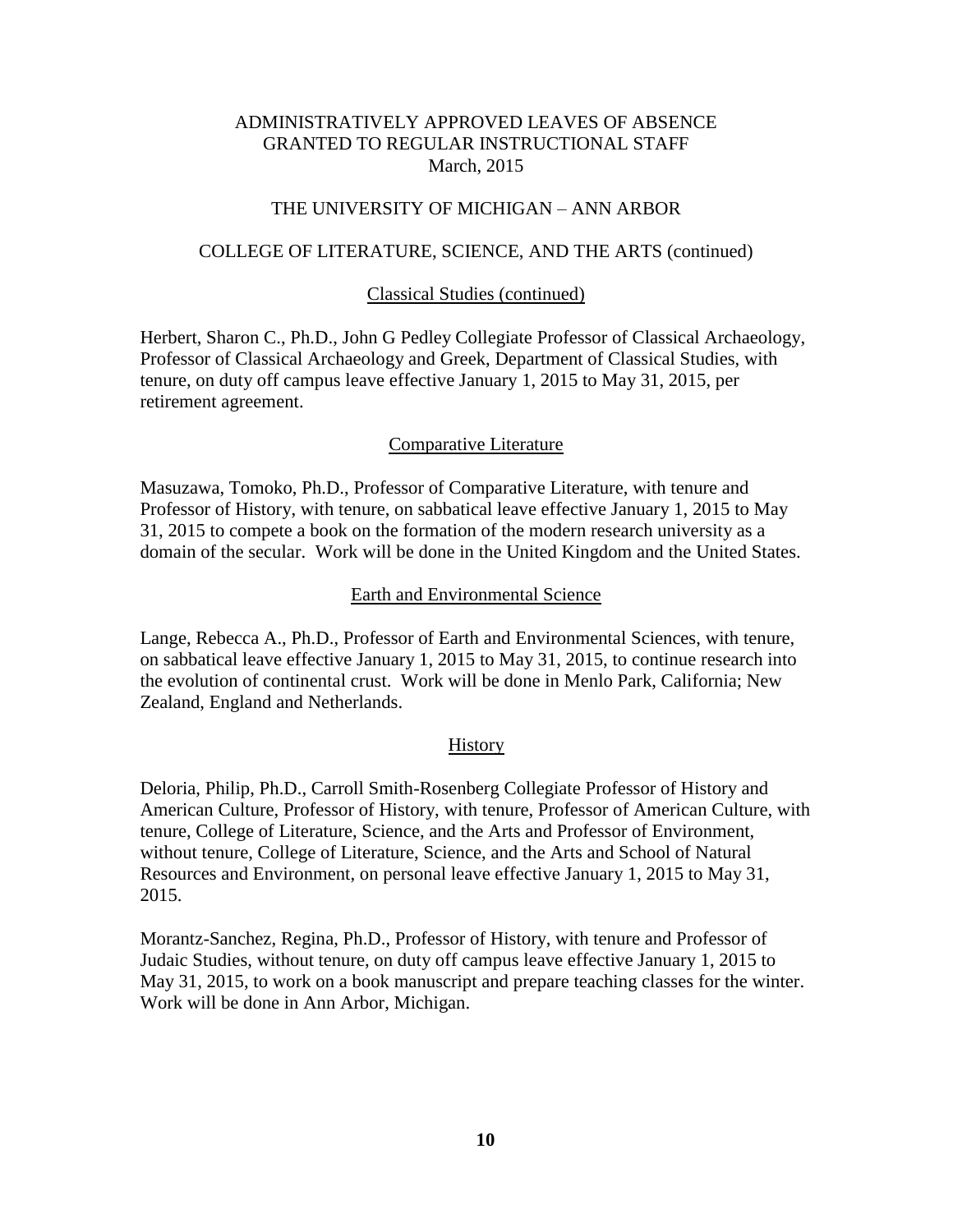## THE UNIVERSITY OF MICHIGAN – ANN ARBOR

## COLLEGE OF LITERATURE, SCIENCE, AND THE ARTS (continued)

## History (continued)

Israel, Kali A. K., Ph.D., Associate Professor of History, with tenure, on sabbatical leave effective January 1, 2015 to May 31, 2015, to continue research on examining the everyday cultural history of young people in early  $20<sup>th</sup>$  century Edinburgh, with a particular focus on the ways in which young people of modest means understood themselves to be taking part in "modern" life. Work will be done in Edinburgh, Scotland.

Ware, Rudolph, Ph.D., Associate Professor of History, with tenure, on duty off campus leave effective January 1, 2015 to May 31, 2015, to participate in the Michigan exchange with the Ecole as a substitute. Work will be done in Paris, France.

## **Mathematics**

Barvinok, Alexander, Ph.D., Professor of Mathematics, with tenure, on sabbatical leave effective January 1, 2015 to May 31, 2015, to work on computational complexity of partition functions in hard problems of combinatorial enumeration and optimization. Work will be done in Ann Arbor, Michigan.

Spatzier, Ralf J., Ph.D., Professor of Mathematics, with tenure, on sabbatical leave effective January 1, 2015 to May 31, 2015, to host two programs, one in homogeneous dynamics and the other in higher Teichmueller theory. Work will be done in Berkeley, California.

Vershynin, Roman, Ph.D., Professor of Mathematics, with tenure, on sabbatical leave effective January 1, 2015 to May 31, 2015, to complete three projects, prediction and control of blood glucose in diabetes patients and spectral properties of band random matrices. Work will be done in Ann Arbor, Michigan.

## Philosophy

Paulson (Buss), Sarah, Ph.D., Professor of Philosophy, with tenure, on sabbatical leave effective September 1, 2014 to December 31, 2014 and scholarly activity leave effective January 1, 2015 to May 31, 2015, to continue work on two papers on the conditions of rational agency and the ideals of rational agents. Work will be done in Ann Arbor, Michigan and Germany.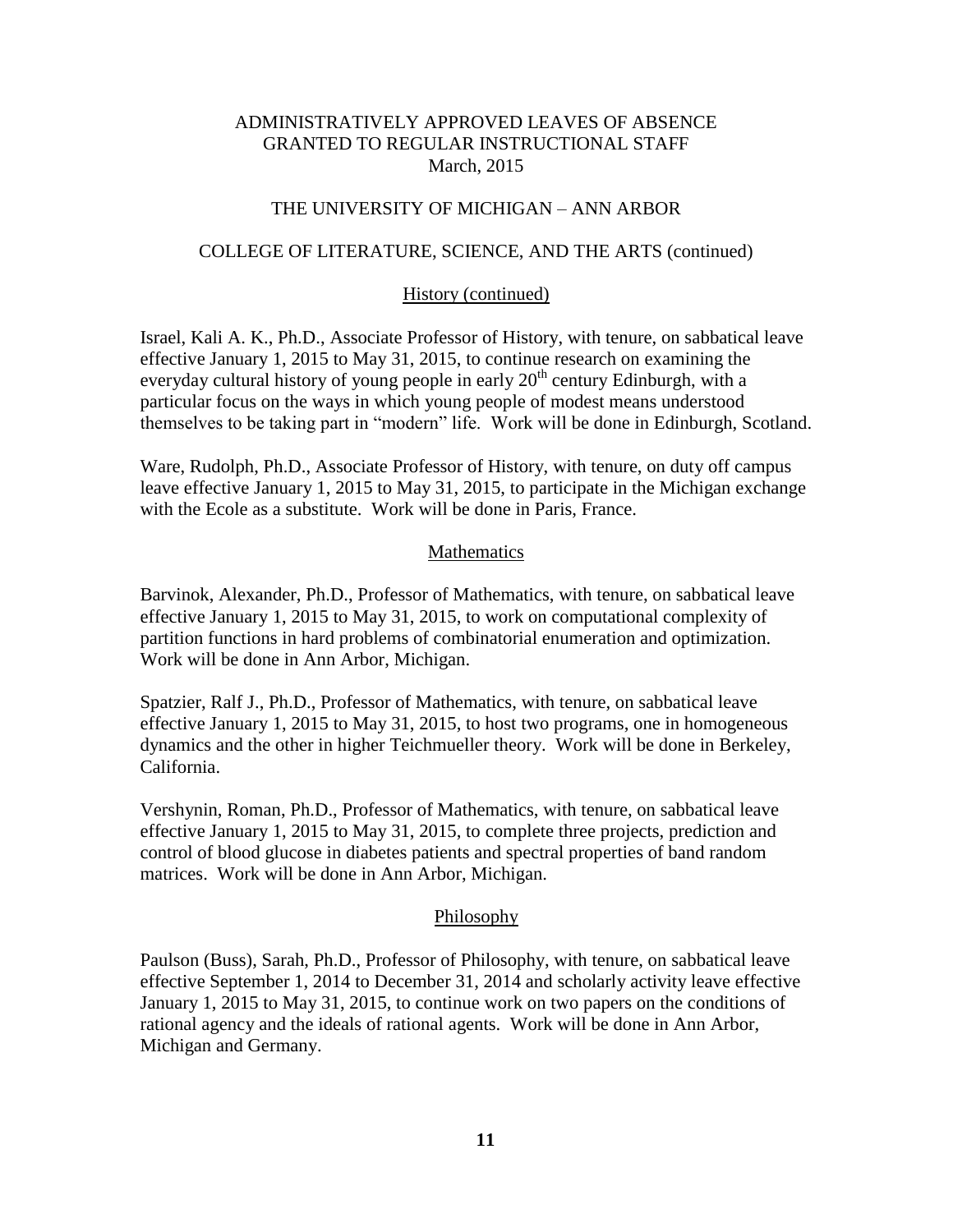## THE UNIVERSITY OF MICHIGAN – ANN ARBOR

## COLLEGE OF LITERATURE, SCIENCE, AND THE ARTS (continued)

#### Philosophy (continued)

Ruetsche, Laura, Ph.D., Professor of Philosophy, with tenure, on sabbatical leave effective January 1, 2015 to May 31, 2015, to conduct research program in philosophy. Work will be done in Ann Arbor, Michigan.

Sklar, Lawrence, Ph.D., Carl G Hempel and William K Frankena Distinguished University Professor of Philosophy and Professor of Philosophy, with tenure, on retirement furlough effective January 1, 2016 to December 31, 2016.

Swanson, Eric P., Ph.D., Associate Professor of Philosophy, with tenure, on sabbatical leave effective January 1, 2015 to May 31, 2015, to work on several papers entitled "Indeterminacy in Causation" and "Slurs and Ideologies". Work will be done in Ann Arbor, Michigan.

# **Physics**

Huterer, Dragan, Ph.D., Associate Professor of Physics, with tenure, on sabbatical leave effective January 1, 2015 to May 31, 2015, to conduct research. Work will be done in Munich, Germany.

## Political Science

Tessler, Mark A., Ph.D., Samuel J Eldersveld Collegiate Professor of Political Science and Professor of Political Science, with tenure, on sabbatical leave effective January 1, 2015 to May 31, 2015, to continue research on the collection and analysis of cross national survey data. Work will be done in the Middle East and Ann Arbor, Michigan.

## Psychology

Lee, Fiona, Ph.D., Associate Professor of Business, with tenure, Ross School of Business and Professor of Psychology, with tenure, College of Literature, Science, and the Arts, on sabbatical leave effective January 1, 2015 to May 31, 2015, to develop ongoing research of multiculturalism. Work will be done in Canada, China and France.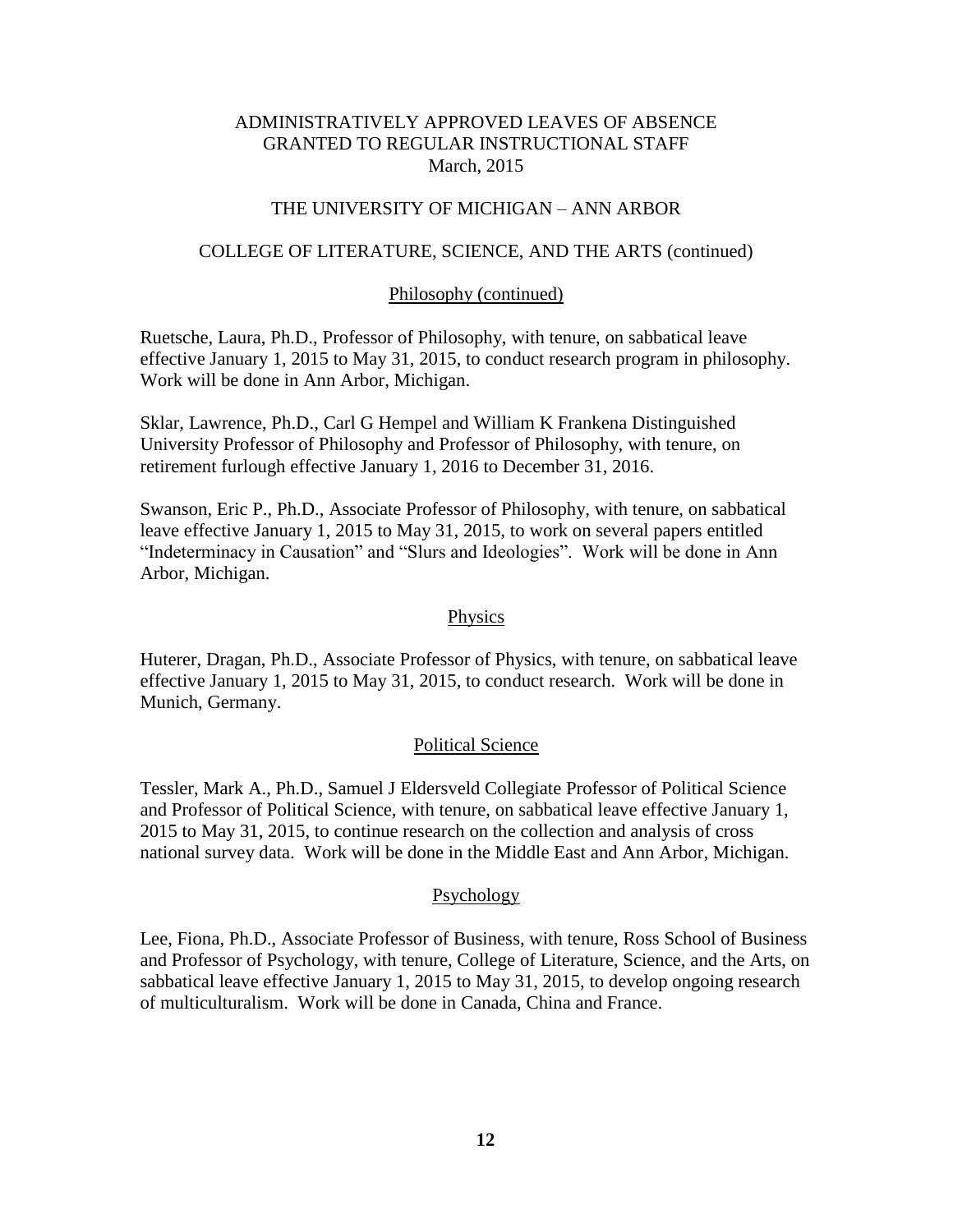## THE UNIVERSITY OF MICHIGAN – ANN ARBOR

## COLLEGE OF LITERATURE, SCIENCE, AND THE ARTS (continued)

#### Psychology (continued)

van Anders, Sari M., Ph.D., Associate Professor of Psychology, with tenure and Associate Professor of Women's Studies, with tenure, on sabbatical leave effective January 1, 2015 to May 31, 2015, to continue writing empirical papers based on social neuroendocrinology, feminist science studies, sexuality and gender/sex. Work will be done in Ann Arbor, Michigan.

#### Romance Languages and Literatures

Szpiech, Ryan W., Ph.D., Associate Professor of Romance Languages and Literatures, with tenure and Associate Professor of Judaic Studies, without tenure, on sabbatical leave effective January 1, 2015 to May 31, 2015, to continue working on two articles on medieval polemics and begin a new book on Translation in the court of Alfonso X of Castile. Work will be done in Seville, Spain.

#### **Statistics**

Keener, Robert W., Ph.D., Professor of Statistics, with tenure, on sabbatical leave effective January 1, 2015 to May 31, 2015, to explore various applications of the improved Brownian approximations in the article to sequential design and analysis. Work will be done in Ann Arbor, Michigan.

## MEDICAL SCHOOL

#### Internal Medicine

Stoffel, Elena M., M.D., Assistant Professor of Internal Medicine, on extended sick leave effective January 13, 2015 to January 27, 2015.

Joshi, Darius K., M.B.B.S., Clinical Assistant Professor of Internal Medicine, on extended sick leave effective January 27, 2015 to February 16, 2015.

Lopez, Alexis N., M.D., Clinical Instructor in Internal Medicine, on extended sick leave effective December 15, 2014 to January 25, 2015.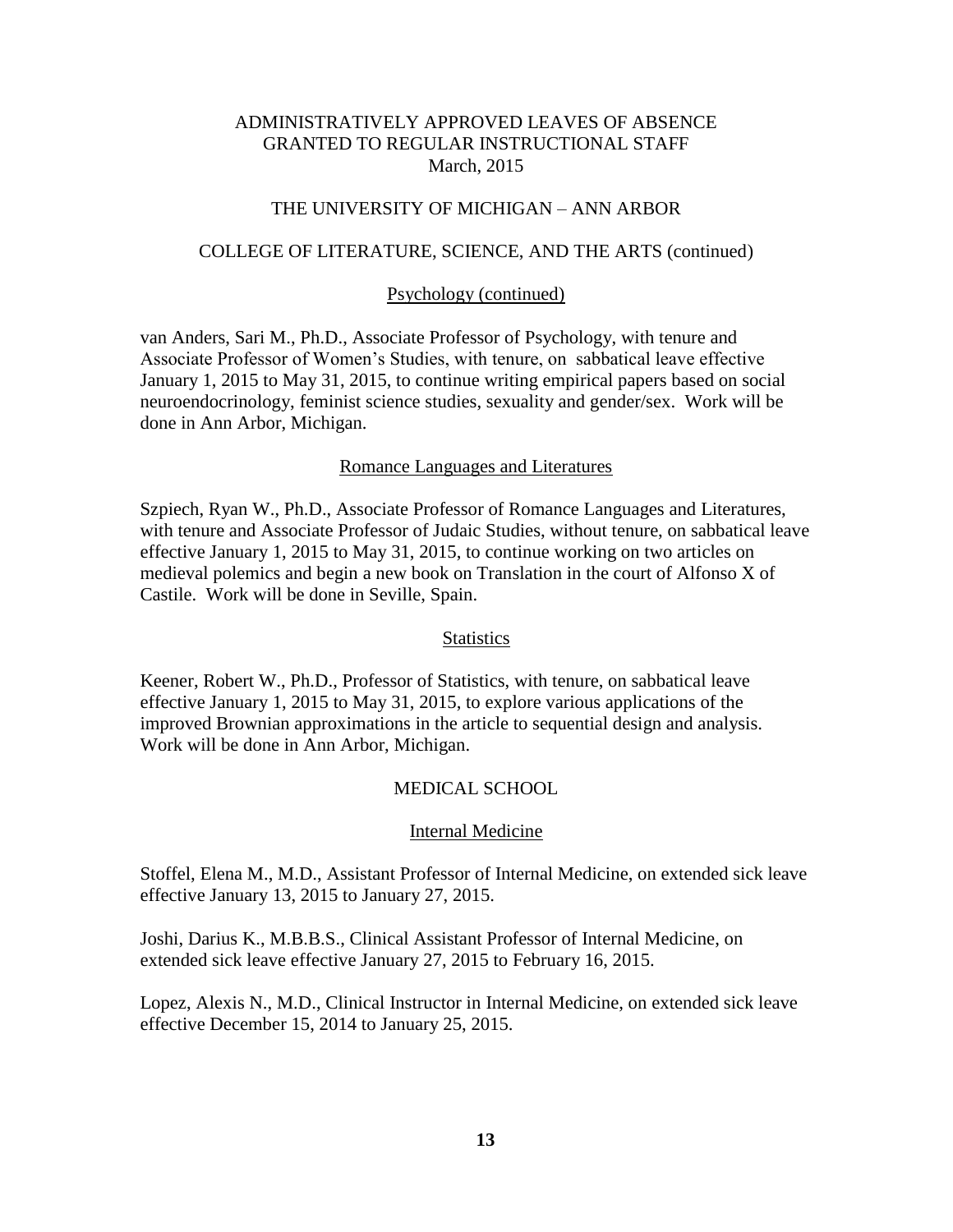## THE UNIVERSITY OF MICHIGAN – ANN ARBOR

## MEDICAL SCHOOL (continued)

#### Internal Medicine (continued)

Northway, Rebecca M., M.D., Clinical Instructor in Internal Medicine and Clinical Instructor in Pediatrics and Communicable Diseases, on extended sick leave effective November 26, 2014 to January 6, 2015 and family medical leave effective January 26, 2015 to February 27, 2015.

Saeb, Aya, M.B.B.S., Clinical Lecturer in Internal Medicine, on personal medical leave effective January 22, 2015 to February 23, 2015.

## Microbiology and Immunology

Wobus, Christiane E., Ph.D., Associate Professor of Microbiology and Immunology, with tenure, on sabbatical leave effective September 1, 2014 to July 31, 2015, to conduct research on determining the binding site of GD1a on the MNV-1 capsid. Work will be done in Tubingen, Germany.

## Pediatrics and Communicable Diseases

Lombel-Fahim, Rebecca M., M.D., Clinical Assistant Professor of Pediatrics and Communicable Diseases, on family medical leave effective December 23, 2014 to January 13, 2015.

#### **Psychiatry**

Lopez, Juan F., M.D., Associate Professor of Psychiatry, with tenure, on sabbatical leave effective January 1, 2015 to June 30, 2015, to conduct research on the role of fathers/partners in moderating/modulating women's risk for post-partum depression, and the potential neurobiological mechanisms underlying this influence and the behavioral and neuroendocrine effects of depression during the perinatal period. Work will be done in the United States and the United Kingdom.

## SCHOOL OF MUSIC, THEATRE & DANCE

Fournier, Karen J., Ph.D., Associate Professor of Music (Music Theory), with tenure, on extended sick leave effective January 7, 2015 to May 31,2015.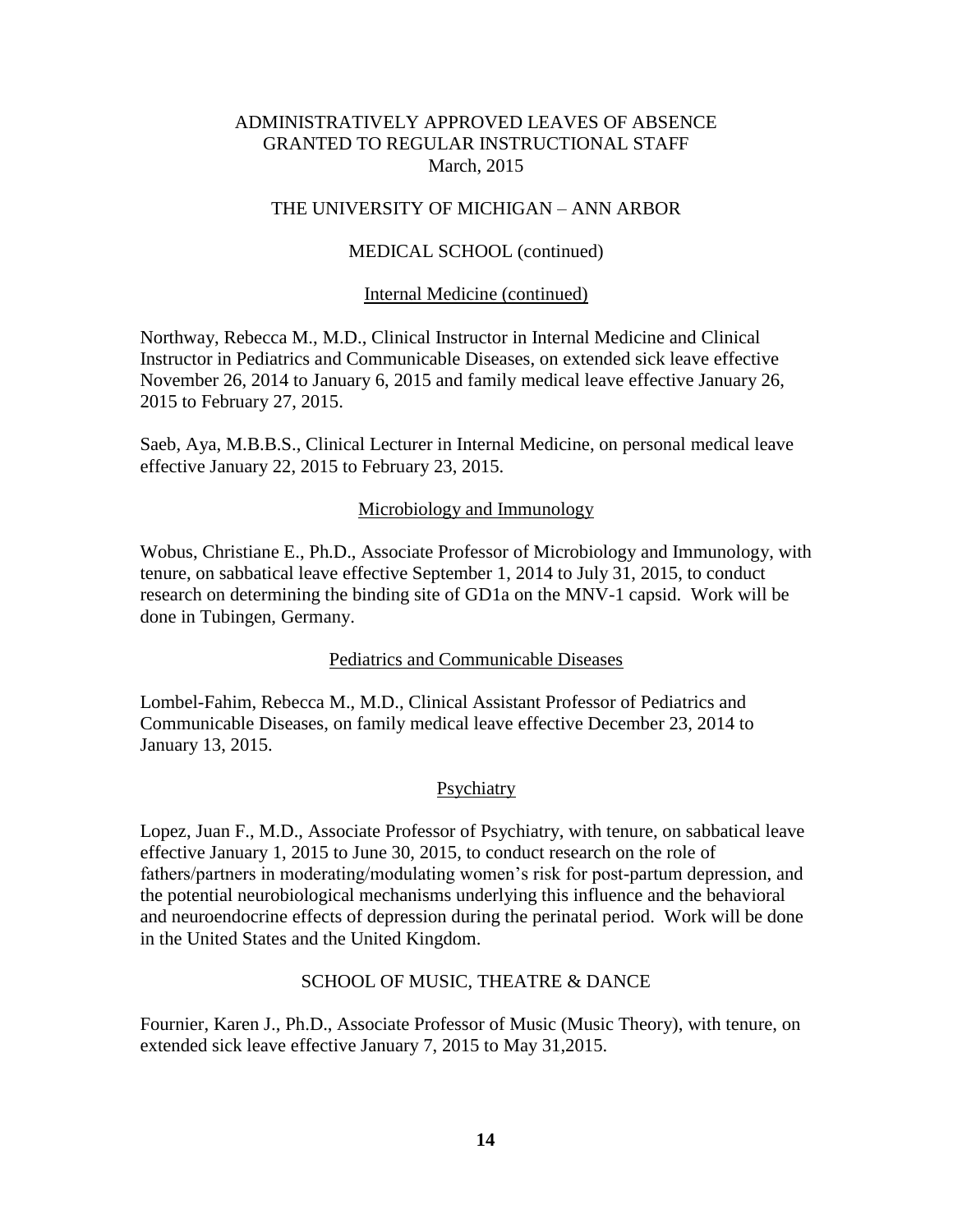# THE UNIVERSITY OF MICHIGAN – DEARBORN

## COLLEGE OF ARTS, SCIENCES AND LETTERS

#### Mathematics and Statistics

Rubenstein, Rheta, Ph.D., Professor of Mathematics, Department of Mathematics and Statistics, with tenure, on sabbatical leave effective January 1, 2015 to April 30, 2015, to develop a professional development network that builds local collaborative teams of teachers deeply focused on student mathematics learning in schools. Work will be done in Detroit, Michigan; Livonia, Michigan and Kalamazoo, Michigan.

# ADMINISTRATIVELY APPROVED LEAVES OF ABSENCE GRANTED TO REGULAR INSTRUCTIONAL STAFF March, 2015

## THE UNIVERSITY OF MICHIGAN – FLINT

#### SCHOOL OF EDUCATION AND HUMAN SERVICES

Knezek, Suzanne M., Ph.D., Associate Professor of Education, with tenure, on sabbatical leave effective January 1, 2015 to May 31, 2015, to begin an article for teachers focused on promoting female role models in STEM by using trade books to supplement curriculum materials that often underrepresent, stereotype, or marginalize girls or women in those fields. Work will be done in East Lansing, Michigan and Ann Arbor, Michigan.

#### SCHOOL OF MANAGEMENT

Kandogan, Yener, Ph.D., Professor of International Business, with tenure, on sabbatical leave effective January 1, 2015 to May 31, 2015, to continue research on the impact of differences in national cultures on international business activity. Work will be done at the Bergische Universitat, Wuppertal, Germany.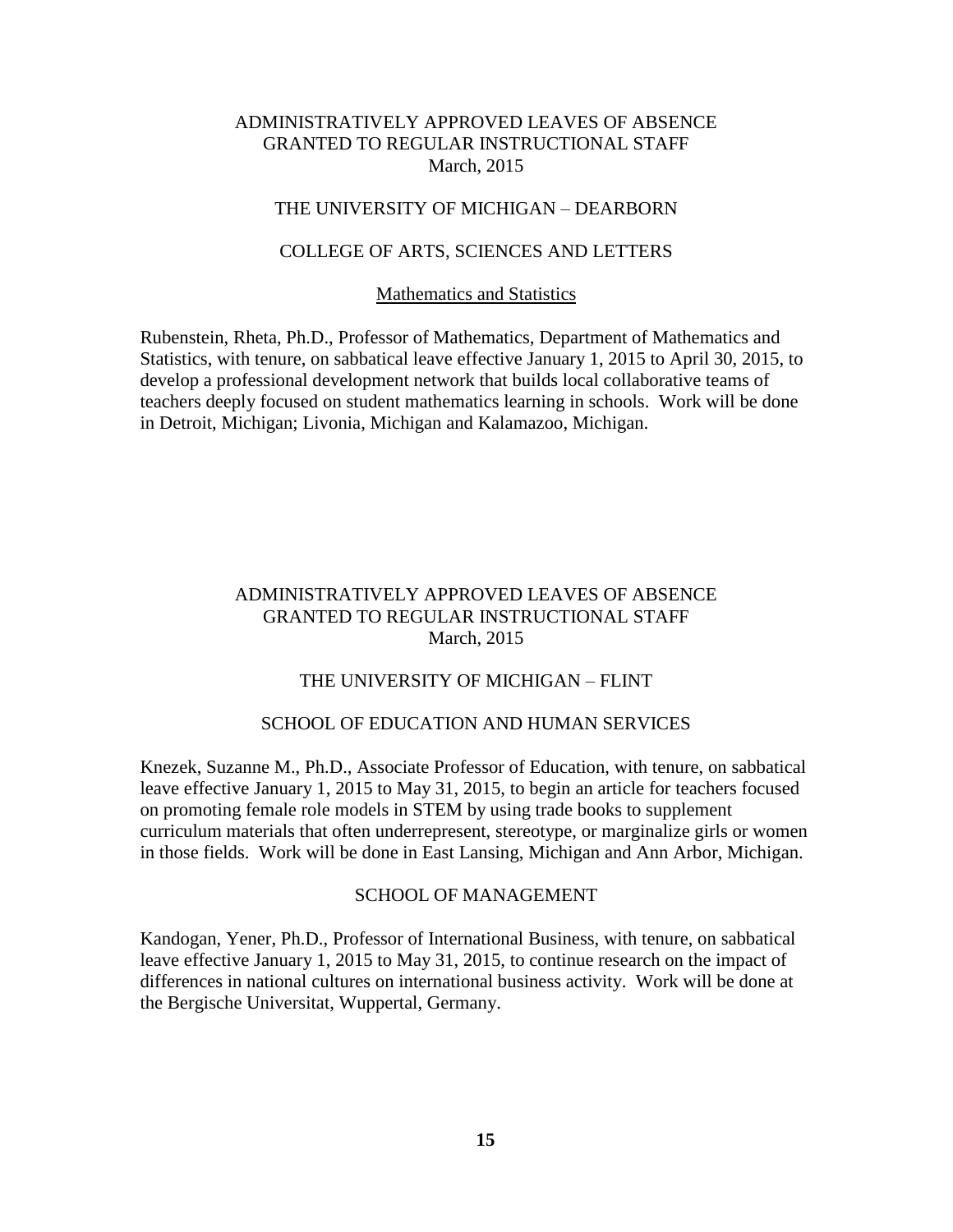# THE UNIVERSITY OF MICHIGAN – FLINT

## SCHOOL OF MANAGEMENT (continued)

Banerjee, Syagnik, M.B.A., Associate Professor of Marketing, with tenure, on sabbatical leave effective January 1, 2015 to May 31, 2015, to develop three papers on how digital data extracted from mobile phones can provide real-time actionable insights for companies about existing customer bases. Work will be done in Grand Blanc, Michigan and Singapore, Asia.

Cavusgil, Erin, Ph.D., Associate Professor of Marketing, with tenure, on sabbatical leave effective September 1, 2014 to December 31, 2014, to complete a book entitled "Contemporary Trends in Consumer Spending" and work on a manuscript entitled "Profiling Middle Class Households in Emerging Markets". Work will be done in Flint, Michigan.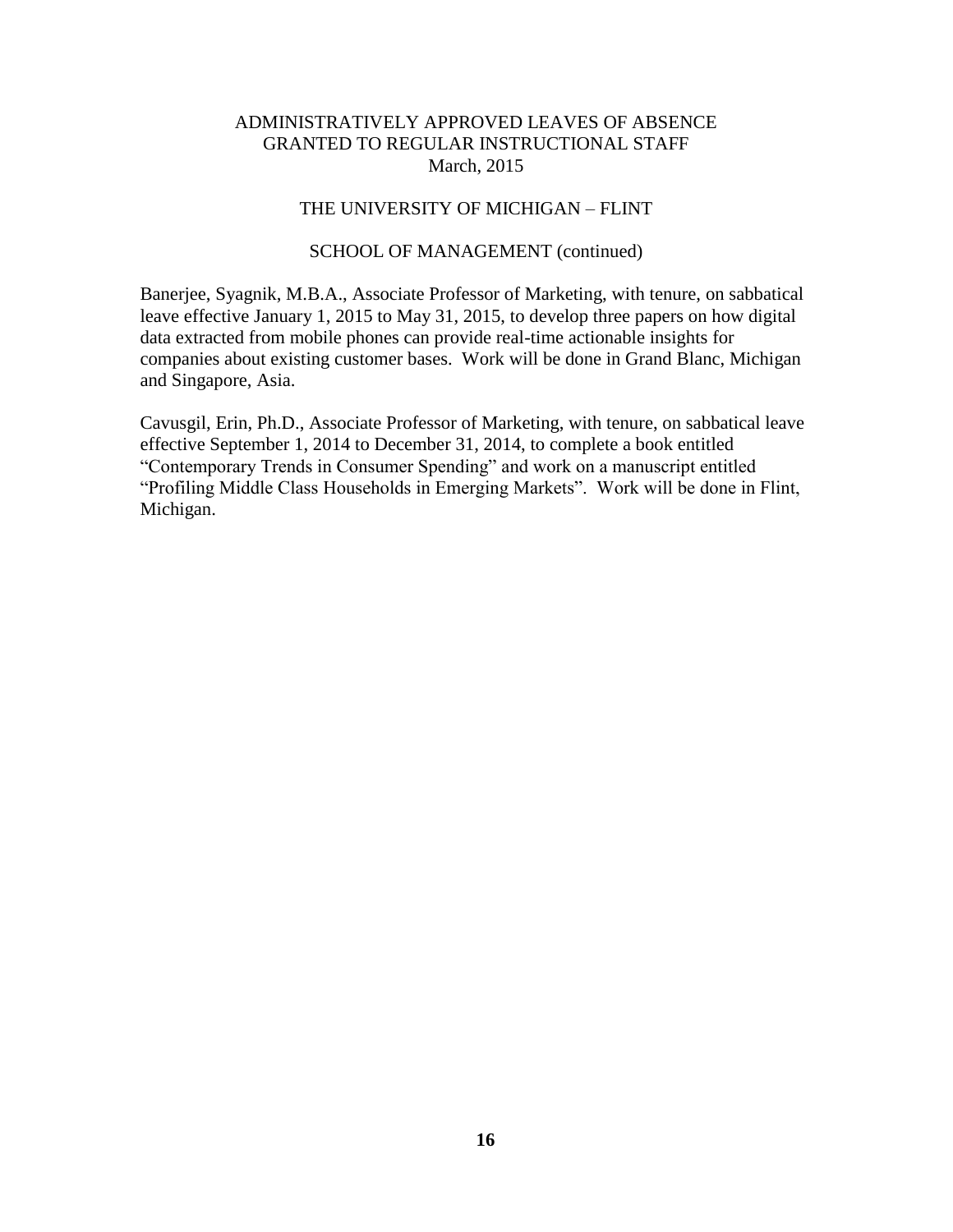## THE UNIVERSITY OF MICHIGAN – ANN ARBOR

## SCHOOL OF DENTISTRY

Ma, Peter X., Ph.D., Richard H Kingery Endowed Collegiate Professor of Dentistry, Professor of Dentistry, Department of Biologic and Materials Science, with tenure, School of Dentistry, Professor of Macromolecular Science and Engineering, without tenure, Professor of Materials Science and Engineering, without tenure, College of Engineering and Professor of Biomedical Engineering, without tenure, Medical School, on sabbatical leave effective September 1, 2014 to November 30, 2014. Previously reported as on sabbatical leave effective September 1, 2014 to February 28, 2015.

# SCHOOL OF PUBLIC HEALTH

#### Health Behavior and Health Education

Zimmerman, Marc A., Ph.D., Professor of Health Behavior and Health Education, with tenure, School of Public Health and Professor of Psychology, without tenure, College of Literature, Science, and the Arts, on sabbatical leave effective September 1, 2014 to May 31, 2015. Previously reported as on sabbatical leave effective September 1, 2014 to December 31, 2014.

# CANCELLATION OF ADMINISTRATIVELY APPROVED LEAVES OF ABSENCE GRANTED TO REGULAR INSTRUCTIONAL STAFF March, 2015

## THE UNIVERSITY OF MICHIGAN – ANN ARBOR

#### SCHOOL OF MUSIC, THEATRE & DANCE

Fournier, Karen J., Ph.D., Associate Professor of Music (Music Theory), with tenure, on sabbatical leave effective January 1, 2015 to May 31, 2015. Cancelled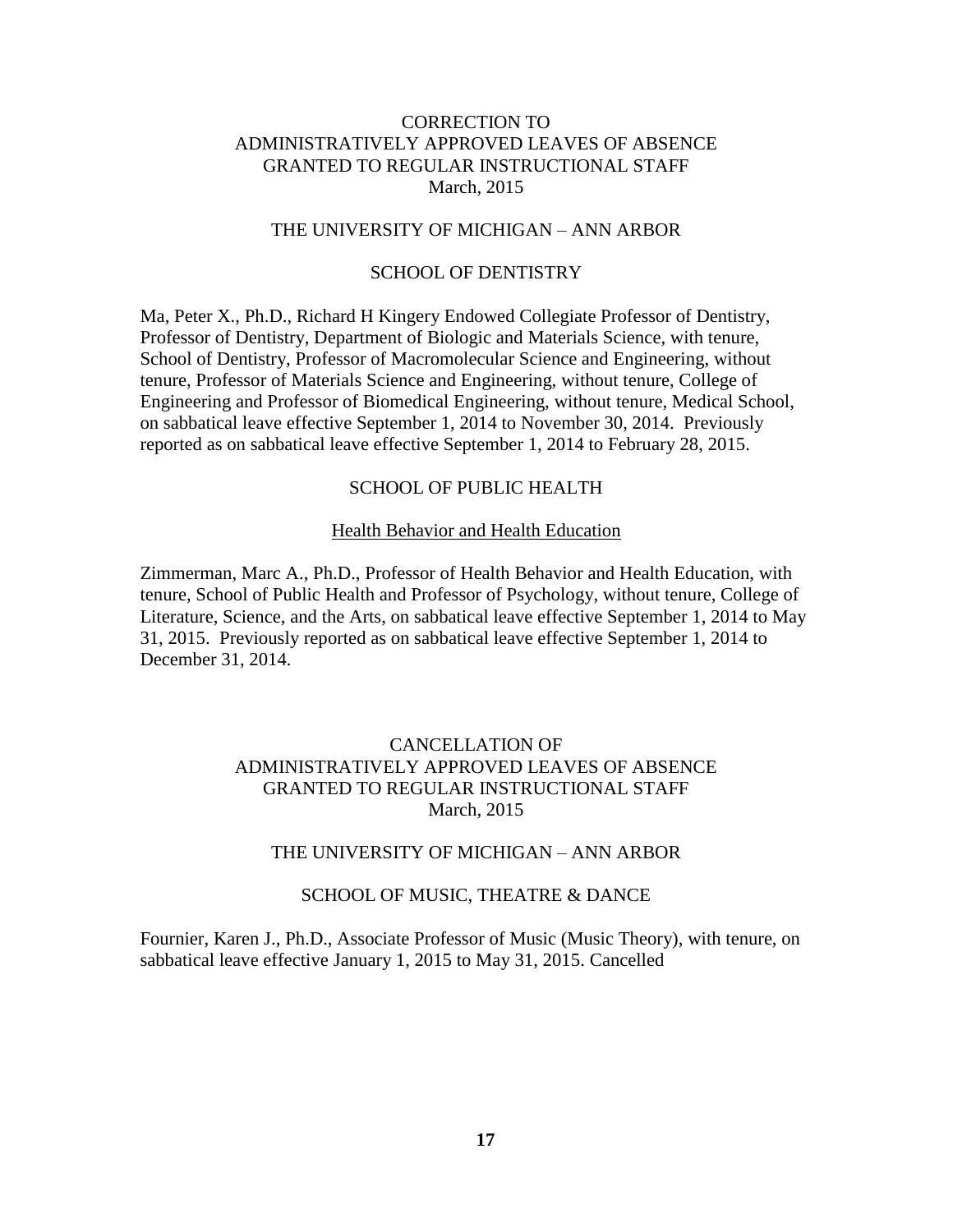# TERMINATIONS OF REGULAR INSTRUCTIONAL STAFF March, 2015

## THE UNIVERSITY OF MICHIGAN – ANN ARBOR

## SCHOOL OF DENTISTRY

Kim, Youngjoo, D.D.S., Clinical Assistant Professor of Dentistry, Department of Orthodontics and Pediatric Dentistry, resigned after 4 years of service, to accept a different position at the University of Michigan, Ann Arbor, Michigan, effective January 16, 2015

## SCHOOL OF INFORMATION

Atkins III, Daniel E., Ph.D., Professor of Information, with tenure, School of Information and Professor of Electrical Engineering and Computer Science, with tenure, College of Engineering, retired after 43 years of service, effective May 31, 2015

Rosenberg, Victor, Ph.D., Associate Professor of Information, with tenure, retired after 38 years of service, effective May 31, 2015

## COLLEGE OF LITERATURE, SCIENCE, AND THE ARTS

#### English Language and Literature

Siebers, Tobin A., Ph.D., Vernon Louis Parrington Collegiate Professor of Literary and Cultural Criticism, Professor of English Language and Literature, with tenure, College of Literature, Science, and the Arts and Professor of Art and Design, without tenure, Penny W Stamps School of Art and Design, deceased after 29 years of service, effective January 29, 2015

#### **History**

Von Eschen, Penny M., Ph.D., Professor of History, with tenure and Professor of American Culture, with tenure, resigned after 16 years of service to accept a position at the Cornell University, Ithaca, New York, effective May 31, 2015

#### MEDICAL SCHOOL

#### Emergency Medicine

Stanley, Rachel M., M.D., Assistant Professor of Emergency Medicine and Assistant Professor of Pediatrics and Communicable Diseases, resigned after 5 years of service to accept a position at the Nationwide Children's Hospital, Columbus, Ohio, effective January 31, 2015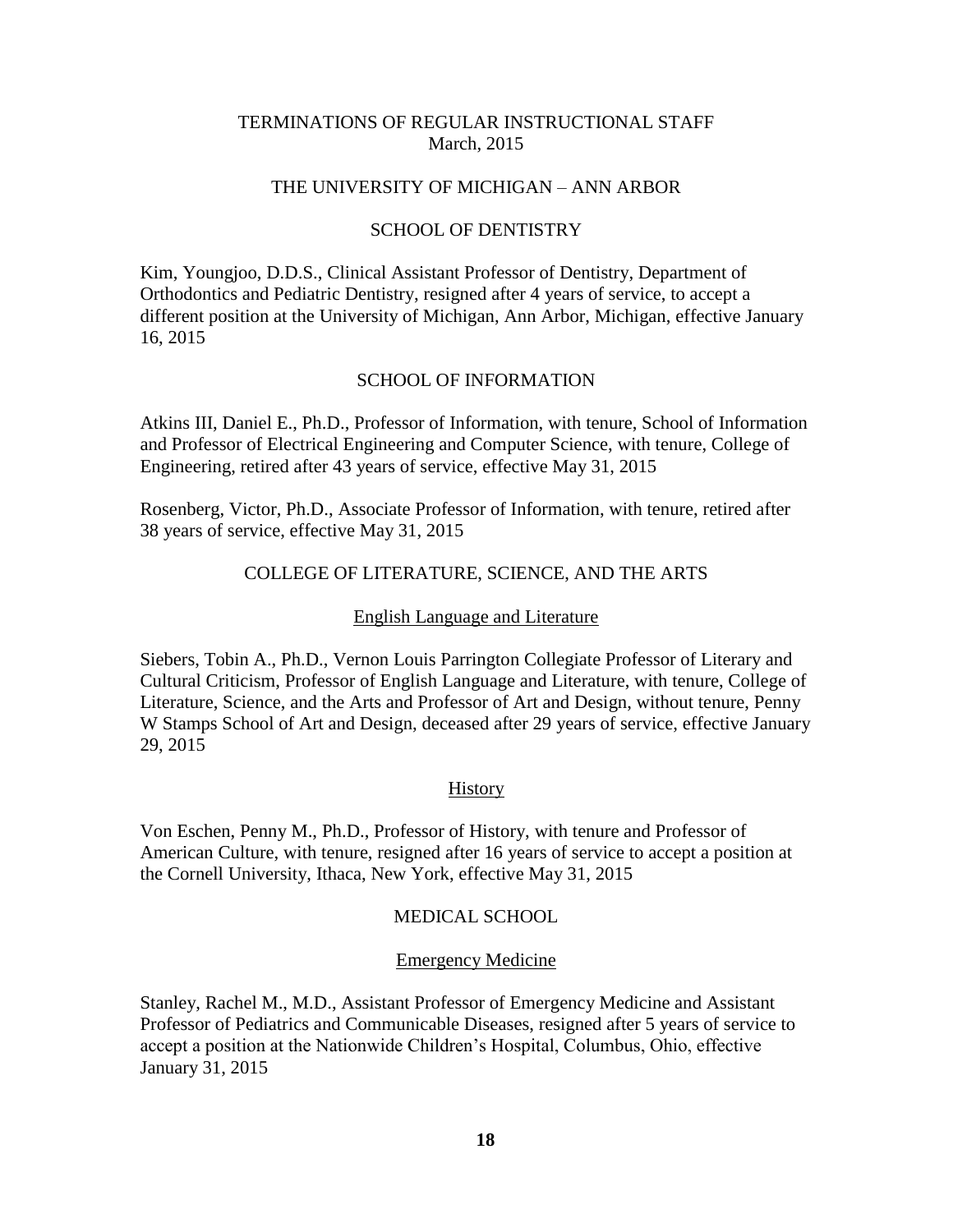# TERMINATIONS OF REGULAR INSTRUCTIONAL STAFF March, 2015

## THE UNIVERSITY OF MICHIGAN – ANN ARBOR

## MEDICAL SCHOOL (continued)

## Internal Medicine

Raymond, Victoria M., M.S., Clinical Instructor in Internal Medicine, resigned after 3 years of service to accept a different position at the University of Michigan, Ann Arbor, Michigan, effective February 13, 2015

Nguyen, Diane, M.D., Clinical Lecturer in Internal Medicine, resigned after 5 years of service to accept a different position in Texas, effective January 31, 2015

#### Neurosurgery

Valdivia, Juan, M.D., Assistant Professor of Neurosurgery, resigned after 6 years of service for personal reasons, effective January 26, 2015

#### Pediatrics and Communicable Diseases

Lesage-Horton, Heather, M.D., Clinical Lecturer in Pediatrics and Communicable Diseases, resigned after 5 years of service, for personal reasons, effective June 27, 2014

## **Psychiatry**

Jakob, Jeanne M.D., Ph.D., Clinical Assistant Professor of Psychiatry, resigned after 2 years of service to accept a different position at the University of Michigan, Ann Arbor, Michigan, effective December 31, 2014

## COLLEGE OF PHARMACY

Marcelino, Marie A., Clinical Assistant Professor of Pharmacy, resigned after 6 years of service to accept a different position at the University of Michigan, Ann Arbor, Michigan, effective January 31, 2015